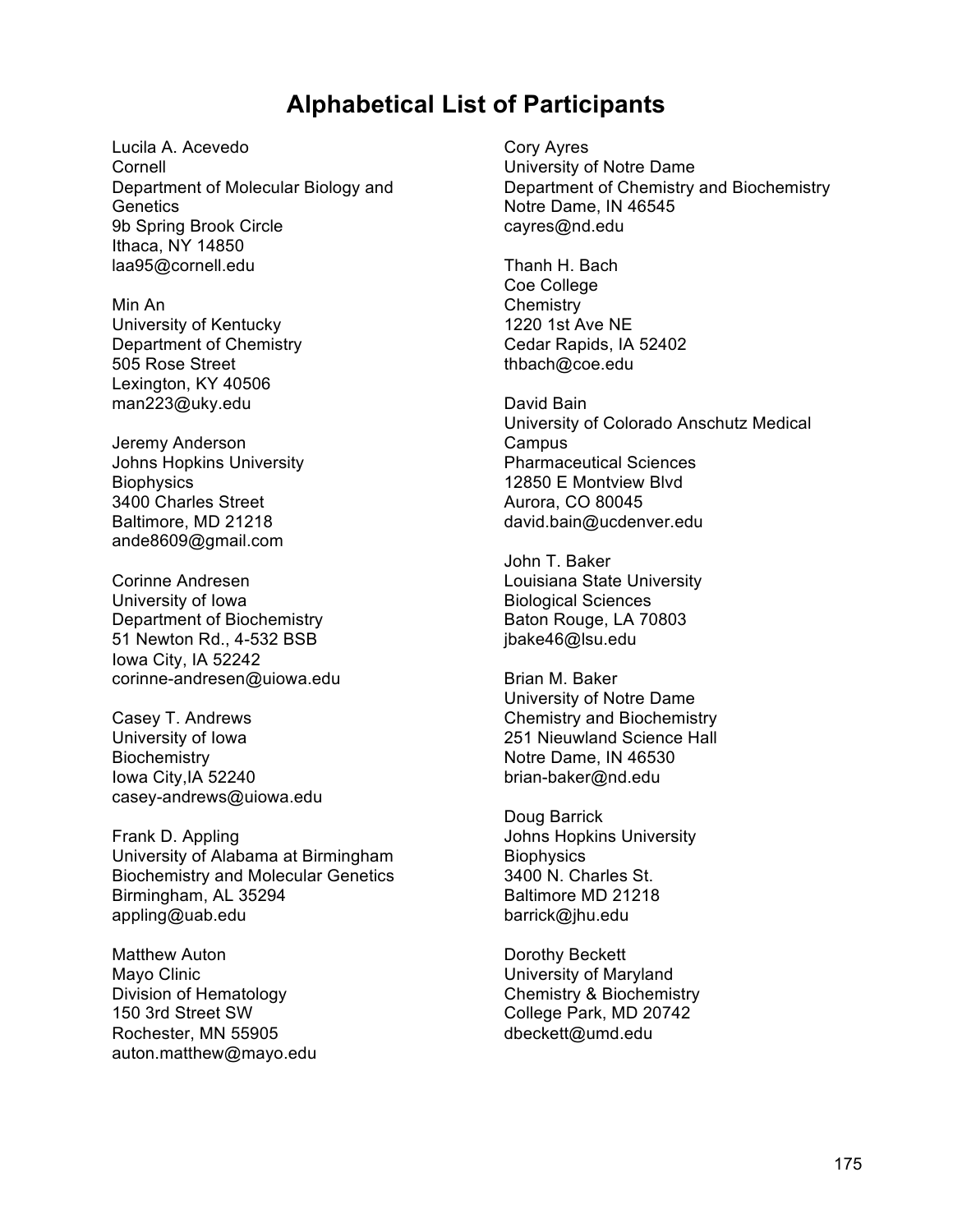Sukesh R. Bhaumik Southern Illinois University School of Medicine Biochemistry and Molecular Biology 1245 Lincoln Drive, Neckers Building, Room 229 Carbondale IL 62901 sbhaumik@siumed.edu

Anthony C. Bishop Rensselaer Polytechnic Institure Biological Sciences 110 8th Street Troy, NY 12180 bishoa3@rpi.edu

Joy M. Blain Northern Illinois University Dept of Chemistry & Biochemistry 1425 W. Lincoln Hwy DeKalb, IL 60115 joy.blain@gmail.com

Sydney J. Blevins University of Notre Dame Chemistry and Biochemistry 251 Nieuwland Science Hall Notre Dame, IN 46556 sblevins@nd.edu

Sarah E. Bondos Texas A&M Health Science Center Molecular and Cellular Medicine 440 Reynolds Medical Building College Station, TX 77843 sebondos@tamhsc.edu

Micayla A. Bowman University of Notre Dame Chemistry and Biochemistry 251 Nieuwland Notre Dame, IN 46556 mbowman3@nd.edu

Greg Bowman Washington University Biochemistry & Molecular Biophysics St Louis, MO 63110 bowman@biochem.wustl.edu

Michael Brenowitz Albert Einstein College of Medicine **Biochemistry** 1300 Morris Park Avenue Bronx, NY 10461 michael.brenowitz@einstein.yu.edu

James C. Campbell Baylor College of Medicine **Pharmacology** One Baylor Plaza Houston, TX 77030 jccampbe@bcm.edu

Jannette Carey Princeton University **Chemistry** Princeton, NJ 8544 jcarey@princeton.edu

Silvia Cavagnero University of Wisconsin-Madison **Chemistry** 1101 University Ave. Madison, WI 53706 cavagnero@chem.wisc.edu

Pradipta Chakraborty Saint Louis University Department of Biochemistry and Molecular Biology 1100 South Grand Ave. St. Louis, MO 63104 pchakrab@gmail.com

Catherine Chaton University of Cincinnati College of Medicine Molecular Genetics, Biochemistry and Microbiology 231 Abert Sabin Way Cincinnati, OH 45267 chatonc@mail.uc.edu

Yujie Chen Cornell University Applied and Engineering Physics 271 Clark Hall Ithaca, NY 14853 yc864@cornell.edu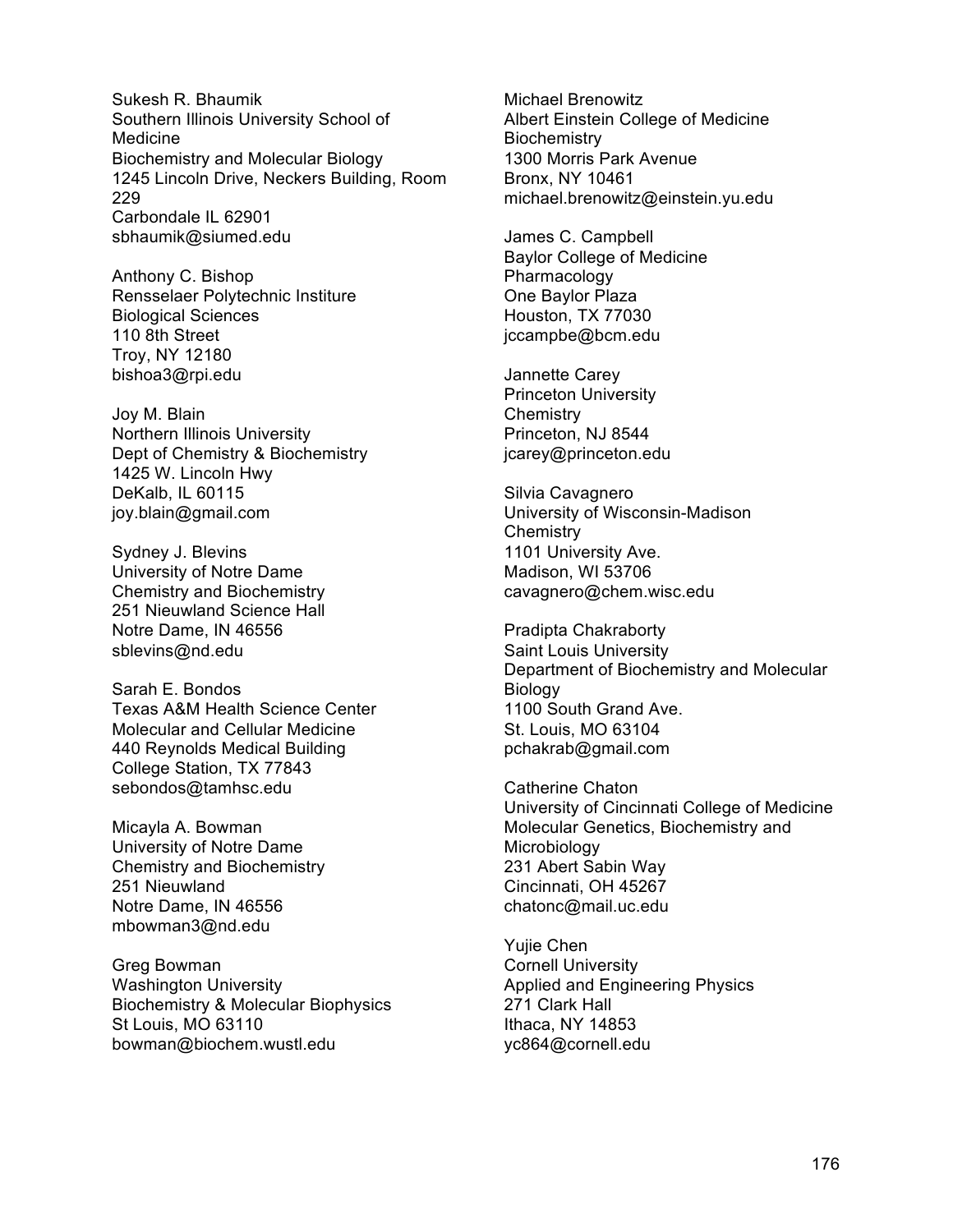Wei Chen University of Maryland, Baltimore Department of Pharmaceutical Sciences 20 Penn St. Baltimore, MD 21201 wchen@rx.umaryland.edu

Calvin Chen Rensselaer Polytechnic Institute Biology Troy, NY 12180 calvin.rs.chen@gmail.com

Kelly A. Churion Texas A&M University Molecular and Cellular Medicine 440 Reynolds Medical Bldg College Station, TX 77843 franceschi@neo.tamu.edu

Clay Clark North Carolina State University Molecular & Structural Biochemistry 128 Polk Hall, CB7622 Raleigh, NC 27695 clay\_clark@ncsu.edu

Patricia Clark University of Notre Dame Chemistry & Biochemistry Notre Dame, IN 46556 pclark1@nd.edu

Jim Cole University of Connecticut Molecular and Cell Biology 91 N. Eagleville Road Storrs, CT 6269 james.cole@uconn.edu

Timothy D. Collingsworth University of Iowa **Biochemistry** Iowa City, IA 52240 timothy.d.collingsworth@gmail.com

Erik C. Cook University of Kentucky **Biochemistry** Lexington, KY 40502 ecco223@g.uky.edu

Jack Correia University of Mississippi Medical Center **Biochemistry** 2500 N State St Jackson, MS 39216 jcorreia@umc.edu

Shawn M. Costello Johns Hopkins University Thomas C. Jenkins Department of **Biophysics** 3400 N. Charles Street Baltimore, MD 21218 scostel9@jhu.edu

Trevor P. Creamer University of Kentucky **Biochemistry** 741 S. Limestone St. Lexington, KY 40536 Trevor.Creamer@uky.edu

Benjamin Cressiot Notre Dame **Biochemistry** 251 Nieuwland Science Hall Notre Dame, IN 46556 benjamin.cressiot.1@nd.edu

William J. Cressman University of Maryland College Park Department of Chemistry and Biochemistry College Park, MD 20742 wcress@umd.edu

Kyle G. Daniels Duke University **Biochemistry** 2530 Erwin Rd Apt 440 Durham, NC 27705 kyle.daniels@duke.edu

Paolo De Bona Washington University School of Medicine Department of Biochemistry and Molecular **Biophysics** St. Louis, MO 63110 debonap@biochem.wustl.edu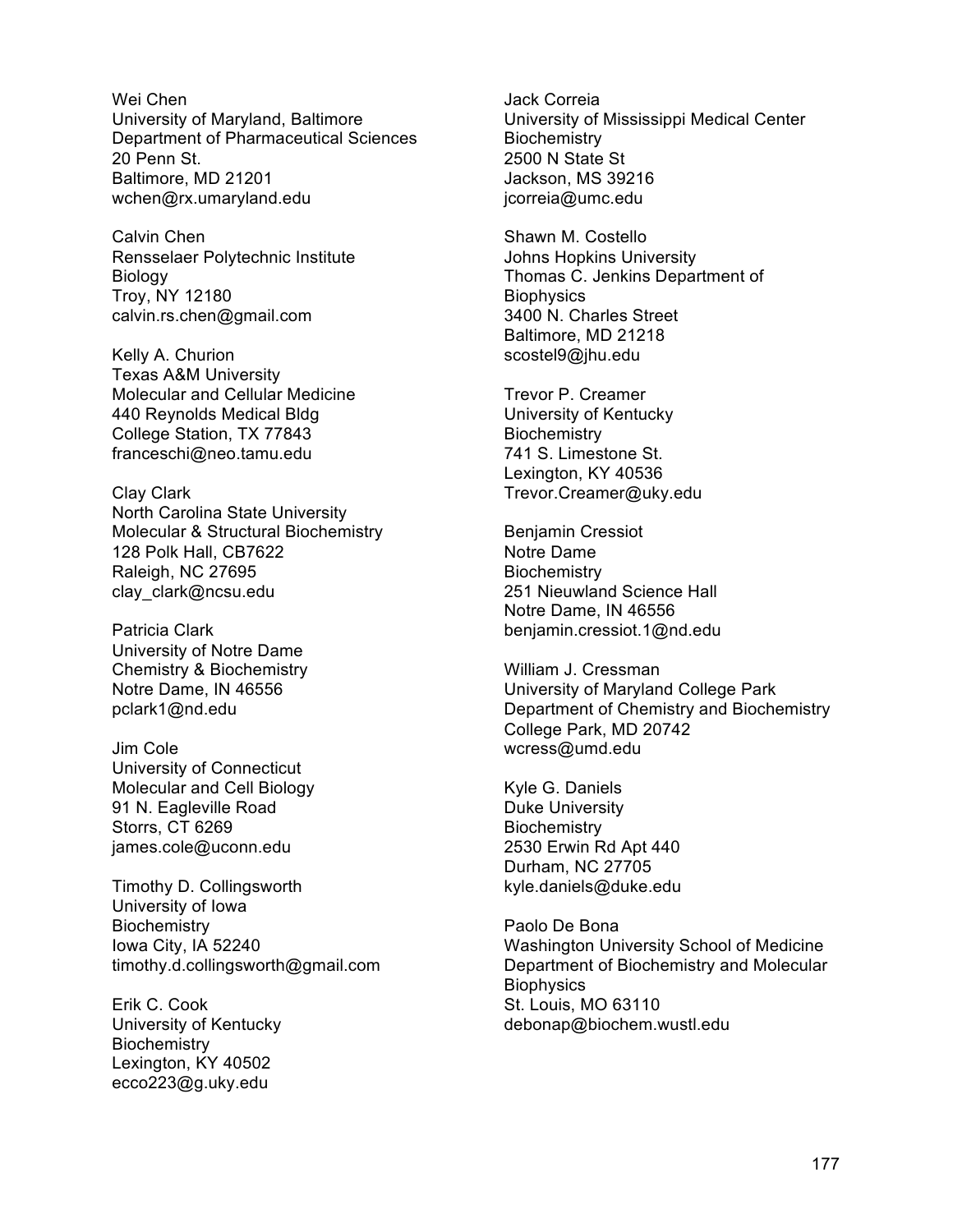Jason DeRouchey University of Kentucky Department of Chemistry 125 Chem/Phys Bldg Lexington, KY 40506 derouchey@uky.edu

Andrea Diaz University of Iowa Department of Biochemistry 51 Newton Rd., 4-532 BSB Iowa City, IA 52242 diaz16656@yahoo.com

John D. Dignam University of Toledo College of Medicine Biochemistry and Cancer Biology 3000 Arlington Ave Toledo, OH 43614 david.dignam@utoledo.edu

David E. Draper Johns Hopkins Dept of Chemistry 3203 SE Woodstock Portland, OR 97202 draper@jhu.edu

Matthew P. Dukes University of Mississippi Chemistry and Biochemistry 1203 Van Dorn Street Oxford, MS 38655 mpdukes@go.olemiss.edu

Katie Dunleavy University of Minnesota Duluth Department of Chemistry and Biochemistry Duluth, MN 55812 kurtz106@d.umn.edu

Jesse I. DuPont Mississippi State University Department of Chemistry 310 Presidents Circle MSU, MS 39762 Jid15@yahoo.com

Cynthia Dupureur Univ. Missouri St. Louis Chemistry and Biochemistry One Univ. Blvd. St. Louis, MO 63121 cdup@umsl.edu

Elizabeth C. Duran University of Alabama at Birmingham **Chemistry** Birmingham, AL 35294 eduran@uab.edu

Joseph Emerson Mississippi State University **Chemistry** 1115 Hand Lab Mississippi State, MS 39762 jemerson@chemistry.msstate.edu

Max S. Fairlamb Kansas University Biochemistry and Molecular Biology Kansas City, KS 66160 maxfairlamb@yahoo.com

Bradley T. Falk University of North Carolina at Chapel Hill Biochemistry and Biophysics 125 Mason Farm Rd Chapel Hill, NC 27599 btfalk@email.unc.edu

Aron W. Fenton University of Kansas Medical Center Biochem. and Mol. Bio. 3901 Rainbow Blvd. Kansas City, KS 66160 afenton@kumc.edu

Nicholas C. Fitzkee Mississippi State University Department of Chemistry Mississippi State, MS 39762 nfitzkee@chemistry.msstate.edu

Karen G. Fleming Johns Hopkins University **Biophysics** 3400 N Charles Street Baltimore, MD 21118 Karen.Fleming@jhu.edu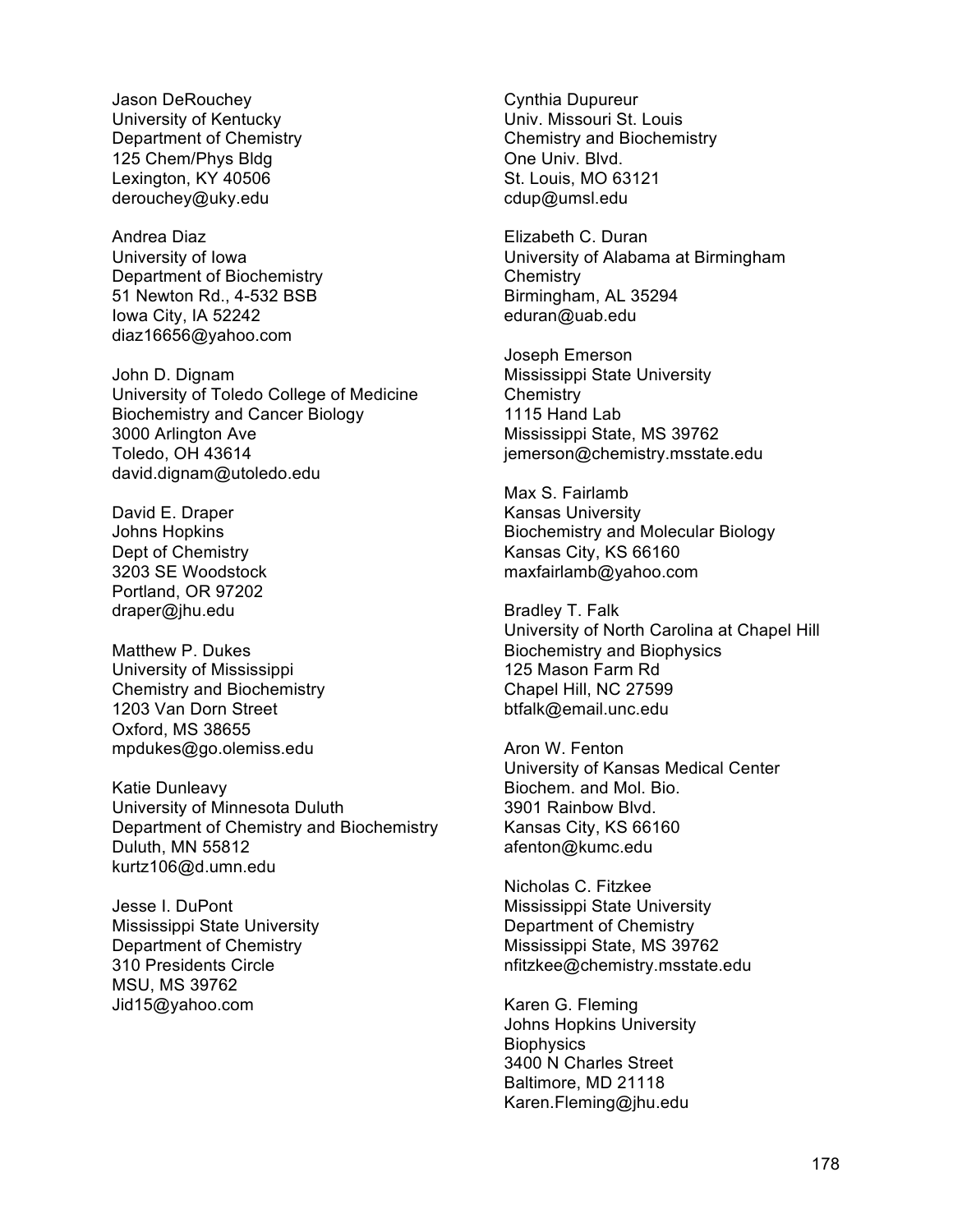Nicole B. Ford NanoTemper Technologies Application Science 395 Oyster Point Blvd Ste 135 South San Francisco, CA 94080 ford@nanotemper-technologies.com

Danielle Francis Mississippi State University Department of Chemistry 310 President's Circle Mississippi State, MS 39762 dhf21@msstate.edu

Michael G. Fried University of Kentucky Molecular and Cellular Biochemistry 741 South Limestone St. Lexington, KY 40536 michael.fried@uky.edu

John R. Froehlig Johns Hopkins University School of Medicine Biophysics and Biophysical Chemistry 725 N. Wolfe St. Baltimore, MD 21205 jfroehl5@jhmi.edu

Ernesto J. Fuentes University of Iowa **Biochemistry** 51 Newton Rd Iowa City, IA 52246 ernesto-fuentes@uiowa. edu

Roberto Galletto Washington University School of Medicine Biochemistry and Molecular Biophysics Saint Louis, MO 63110 galletto@biochem.wustl.edu

Nichola C. Garbett University of Louisville James Graham Brown Cancer Center Department of Medicine 505 South Hancock Street Louisville, KY 40202 nichola.garbett@louisville.edu

Kathryn Geiger Johns Hopkins University Department of Biophysics Baltimore, MD 21216 krgeiger@jhu.edu

Dionne H. Griffin Northern Illinois University Dept. Chemistry & Biochemistry 1425 W. Lincoln HWY Dekalb, IL 60115 dionne167@yahoo.com

Robert D. Grinshpon North Carolina State University **Biochemistry** 128 Polk Hall Raleigh, NC 27695 rdgrinsh@ncsu.edu

Alan Grossfield University of Rochester Medical Center Biochemistry and Biophysics 610 Elmwood Ave, Box 712 Rochester, NY 14642 alan\_grossfield@urmc.rochester.edu

Daniel P. Hall University of Cincinnati Molecular Genetics Cincinnati, OH 45267 hall2dl@ucmail.uc.edu

Kathleen B. Hall Washington University Medical School Biochemistry & Molecular Biophysics 660 S Euclid Ave Saint Louis, MO 63110 kathleenhal@gmail.com

Balasubramanian Harish **Princeton Chemistry** Frick Lab, Washington Road Princeton, NJ 8544 bharish@princeton.edu

Tyler S. Harmon Washington University Physics Saint Louis, MO 63108 tylerharmon@gmail.com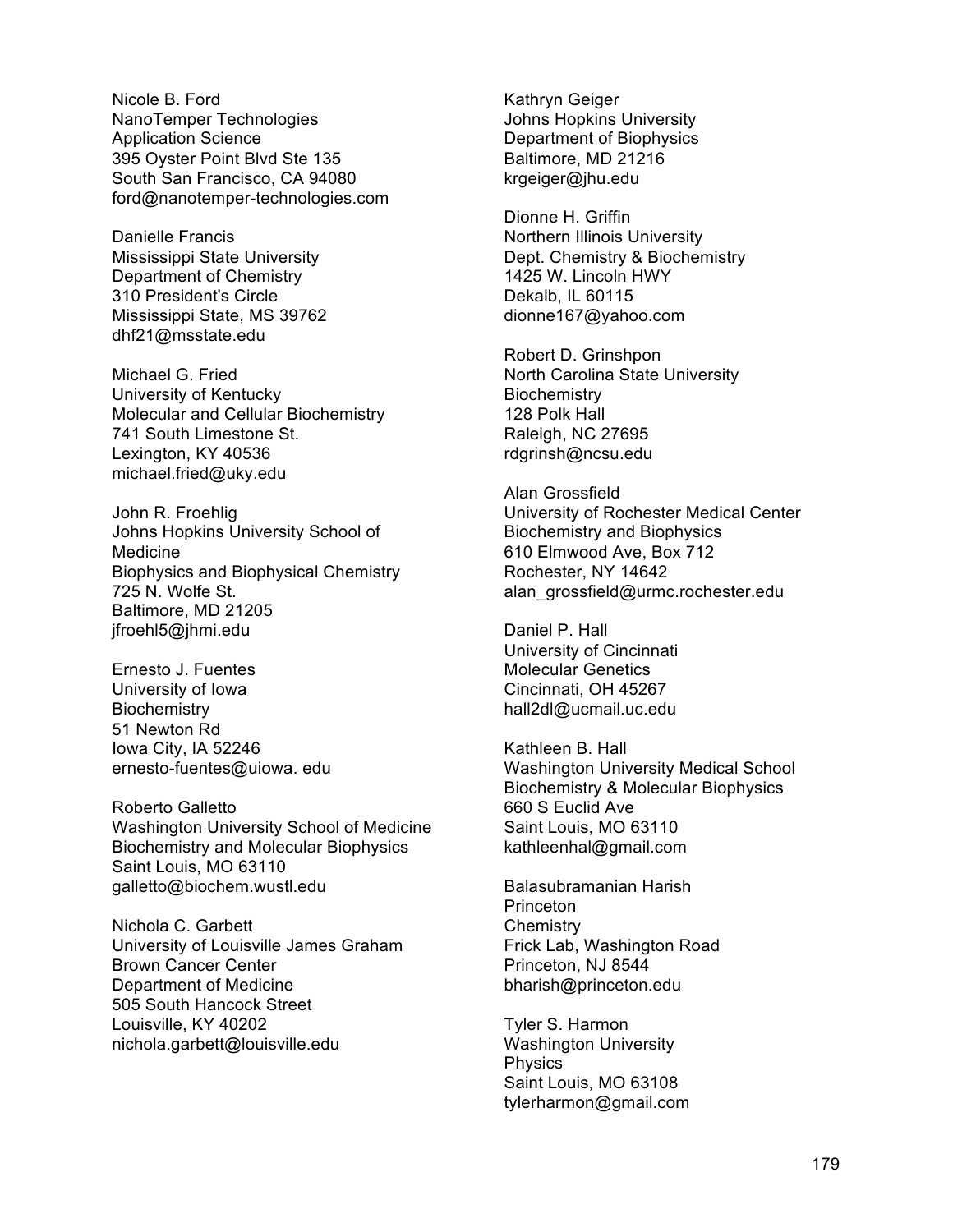Michael J. Harms University of Oregon Institute of Molecular Biology Room 269A Klamath Hall Eugene, OR 97403 harms@uoregon.edu Lance Hellman University of Notre Dame Chemistry and Biochemistry South Bend, IN 46617 lhellman@nd.edu

Kate L. Henderson Mississippi State University Department of Chemistry 310 President's Circle Mississippi State, MS 39762 klh567@msstate.edu

Sarah R. Hengel University of Iowa Department of Biochemistry 51 Newton Rd., 4-532 BSB Iowa City, IA 52242 hengelsarah@gmail.com

Andrew B. Herr University of Cincinnati College of Medicine Molecular Genetics, Biochemistry & **Microbiology** 231 Albert Sabin Way Cincinnati, OH 45267 andrew.herr@uc.edu

Anne Hinderliter University of Minnesota Duluth Department of Chemistry and Biochemistry Duluth, MN 55812 kurtz106@d.umn.edu

Alex Holehouse Washington University in St. Louis Center for Biological Systems Engineering One Brookings Drive, Brauer Hall St. Louis, MO 63130 alex.holehouse@wustl.edu

Benjamin Horn University of Minnesota Duluth Department of Chemistry and Biochemistry Duluth, MN 55812 horn0407@d.umn.edu

James Horn Northern Illinois University Dept. Chemistry and Biochemistry DeKalb, IL 60115 jrhorn@niu.edu

Liam Hovey University of Iowa Dept. of Biochemistry 4-403 BSB 51 Newton Road Iowa City, IA 52242 liam-hovey@uiowa.edu

Hao Ching Hsiao TAMHSC Molecualr and Cellular Medicine 440 Reynolds Medical Building College Station, TX 77843 arowana86@gmail.com

Yandong Huang University of Maryland, Baltimore Department of Pharmaceutical Sciences 20 Penn Street Baltimore, MD 21201 yhuang01@rx.umaryland.edu

Katelyn Jackson Louisiana State University Biological Sciences Baton Rouge, LA 70803 kjack55@tigers.lsu.edu

Sriram Jakkaraju Northern Illinois University Department of Chemistry & Biochemistry 1425 W. Lincoln Hwy Dekalb, IL 60115 sriram.niu@gmail.com

Dinusha S. Jinasena Mississippi State University **Chemistry** 100B Park Circle Starkville, MS 39759 dsj125@msstate.edu

Jonggul J. Kim University of Minnesota **Chemistry** Minneapolis, MN 55455 kimx0872@umn.edu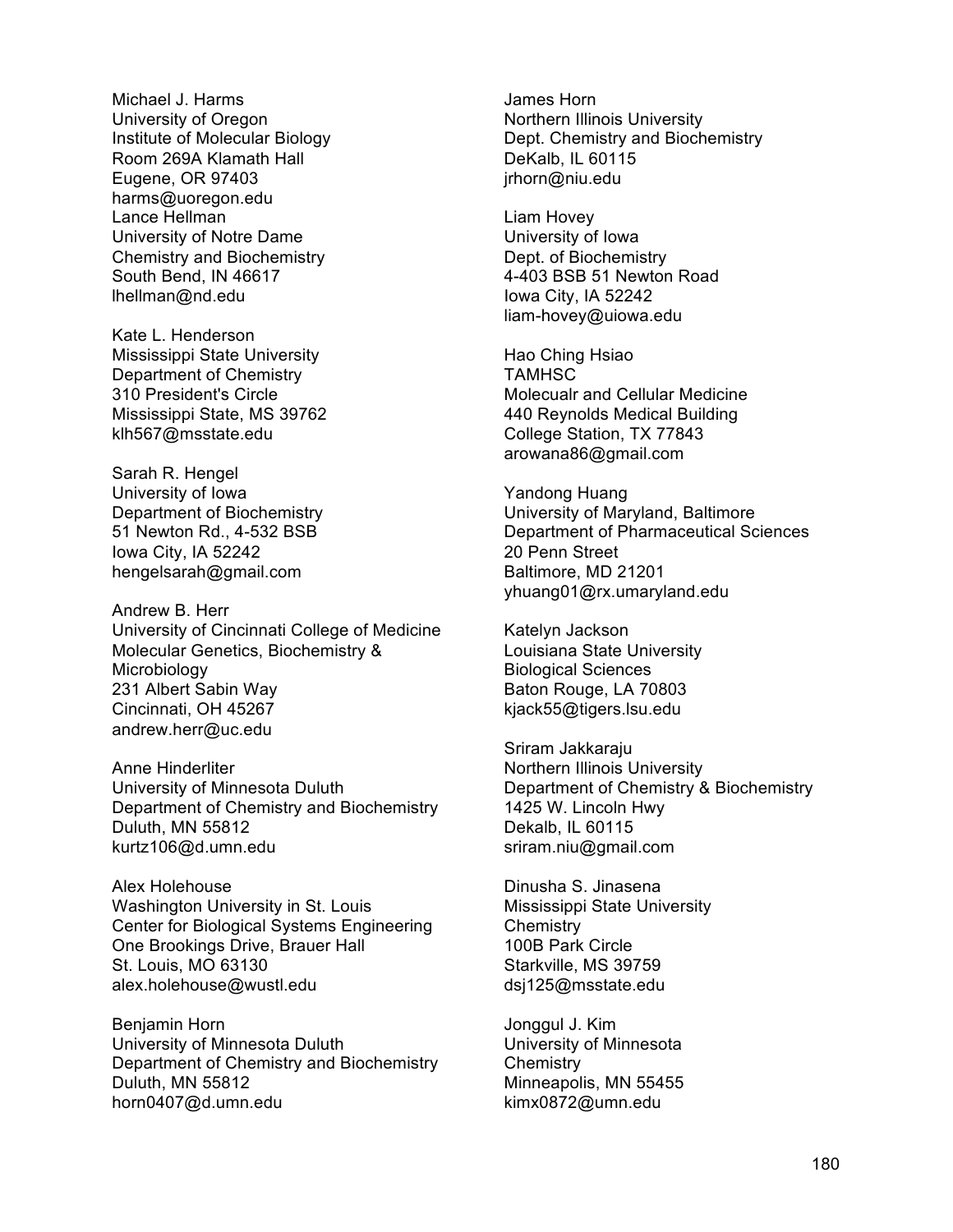Alexandra Klinger Mayo Clinic Jacksonville Neuroscience alexandra\_klinger@hotmail.com

Rhett A. Kovall University of Cincinnati College of Medicine Molecular Genetics 231 Albert Sabin Way CARE4836 Cincinnati, OH 45267 kovallra@ucmail.uc.edu

Alex Kozlov Washington University Medical School Biochemistry and Molecular Biophysics 660 S. Euclid Ave. St. Louis, MO 63110 kozlov@wustl.edu

Alexey Krasnoslobodtsev University of Nebraska Medical Center Department of Pharmaceutical Sciences 986025 Nebraska Medical Center Omaha, NE 68105 akrasnos@gmail.com

Spencer L. Kruggel University of Minnesota Duluth Department of Biochemistry Duluth, MN 55803 krugg004@d.umn.edu

Jeahoo Kwon Cornell University MBG (Biophysics) Ithaca, NY 14850 jk2263@cornell.edu

Madhubhashini Lakdusinghe Mississippi State University Chemistry Department Mississippi State, MS 39762 mlakdusinghe@gmail.com

Juliette T. Lecomte Johns Hopkins University **Biophysics** 3400 N. Charles St Baltimore, MD 21218 lecomte\_jtj@jhu.edu

Henry J. Lessen Johns Hopkins University Jenkins Department of Biophysics 3400 N. Charles St. Baltimore, MD 21218 hlessen1@jhu.edu

Edwin Lewis Mississippi State University **Chemistry** Mississippi State, MS 39762 ELewis@chemistry.msstate.edu

Mingjie Li Mississippi State University **Chemistry** 1115 Hand lab Mississippi State, MS 39762 ml1234@msstate.edu

Vince LiCata Louisiana State University Biological Sciences Baton Rouge, LA 70803 licata@lsu.edu

Jiabei Lin University of Alabama at Birmingham **Chemistry** Birmingham, AL 35209 jiabei@uab.edu

Jacob M. Litman University of Iowa **Biochemistry** 800 W. Benton Street, Apt. A109 Iowa City, Iowa 52246 jacob-litman@uiowa.edu

Xu Liu University of Iowa Department of Biochemistry Iowa City, IA 52242 xu-liu@uiowa.edu

Aaron L. Lucius University of Alabama Birmingham **Chemistry** 1530 3rd Avenue S Birmingham, AL 35294 allucius@uab.edu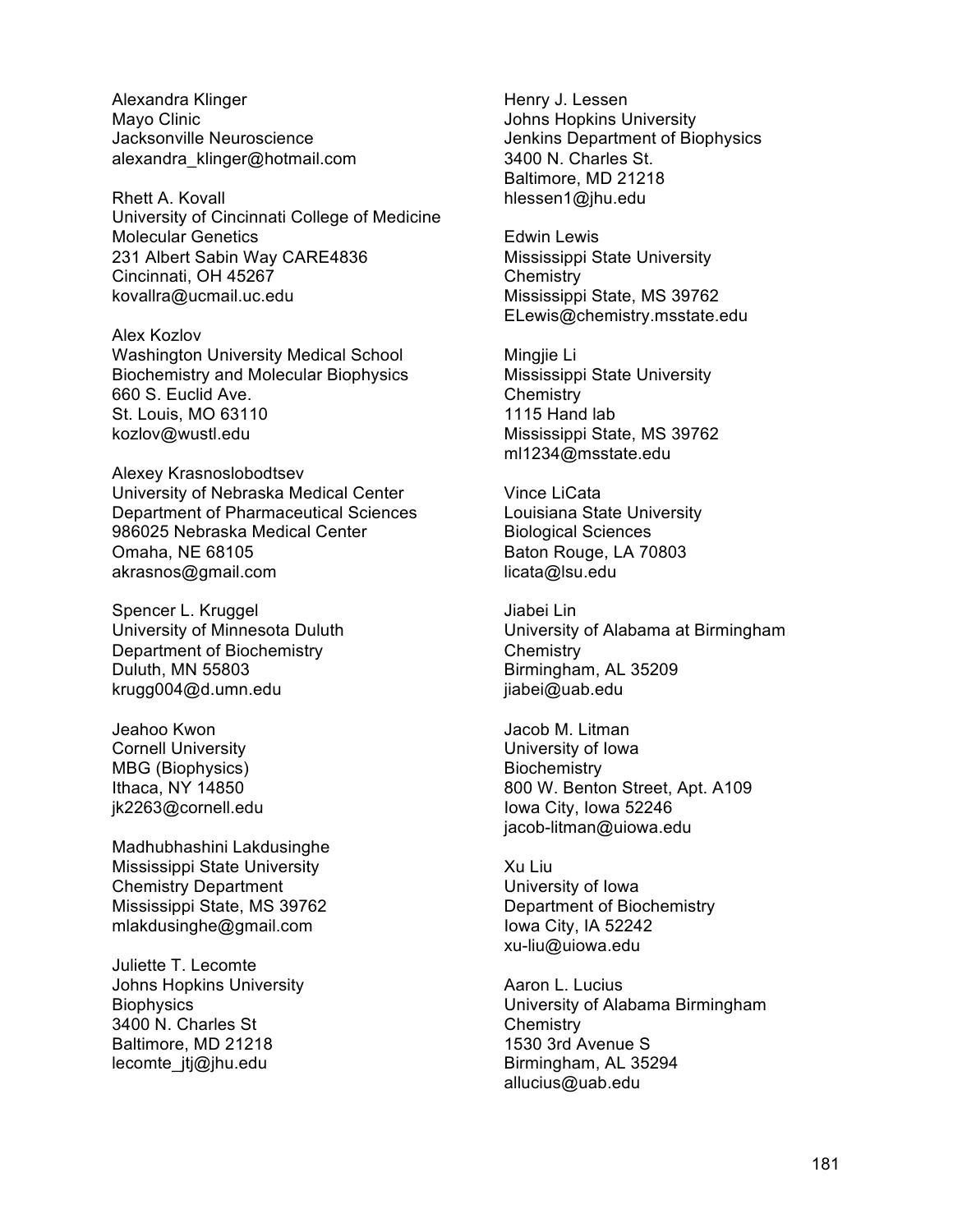Stephen D. LuCore University of Iowa Department of Biochemistry 51 Newton Rd, 4-516 BSB Iowa City, IA 52242 stephen-lucore@uiowa.edu

Alexander J. Lushnikov University of Nebraska Medical Center College of Pharmacy 986025 Nebraska Medical Center Omaha, NE 68198 alushnikov@unmc.edu

Jamie L. Luther University of Notre Dame Chemistry & Biochemistry Notre Dame, IN 46556 jluther2@nd.edu

Zhengjian Lv University of Nebraska Medical Center Department of Pharmaceutical Sciences Omaha, NE 69198 zhengjian.lv@unmc.edu

Venkata Machha Mayo Clinic Hematology Rochester, MN 55905 venkata.machha83@gmail.com

Sarah H. MacKenzie North Carolina State University **Biochemistry** 128 Polk Hall Raleigh, NC 27695 shmacken@ncsu.edu

Krishna Mallela University of Colorado Anschutz Medical Campus Department of Pharmaceutical Sciences 12850 E Montview Blvd Aurora, CO 80045 krishna.mallela@ucdenver.edu

Marta Marin-Argany Mayo Clinic Biochesmistry and Molecular Biology 200 1st St SW Rochester, MN 55905 marinargany.marta@mayo.edu

Luis A. Marky University of Nebraska Medical Center Pharmaceutical Sciences 986025 Nebraska Medical Center Omaha, NE 68198 lmarky@unmc.edu

Jake D. Marold Johns Hopkins University **Biophysics** Baltimore, MD 21218 jmarold1@jhu.edu

Garland R. Marshall Washington University Biochemistry & Molecular Biophysics 660 S. Euclid St. Louis, MO 63110 garlandm@gmail.com

Dagan C. Marx University of Iowa Dept. of Biochemistry 4-403 BSB 51 Newton Road Iowa City, IA 52242 dagan-marx@uiowa.edu

Sarah C. McDonald Johns Hopkins University **Biophysics** 3400 North Charles St. Baltimore, MD 21218 sarahkempka@gmail.com

Clinton G. Mikek Mississippi State University **Chemistry** Hand Lab 310 Mississippi State, MS 39762 cgm202@msstate.edu

Stoyan Milev Malvern Instruments **MicroCal** Piscataway, NJ 08854 stoyan.milev@malvern.com

Kyle T. Mondron Northern Illinois University Department of Chemistry and Biochemistry Northern Illinois University DeKalb, IL 60115 z1664420@students.niu.edu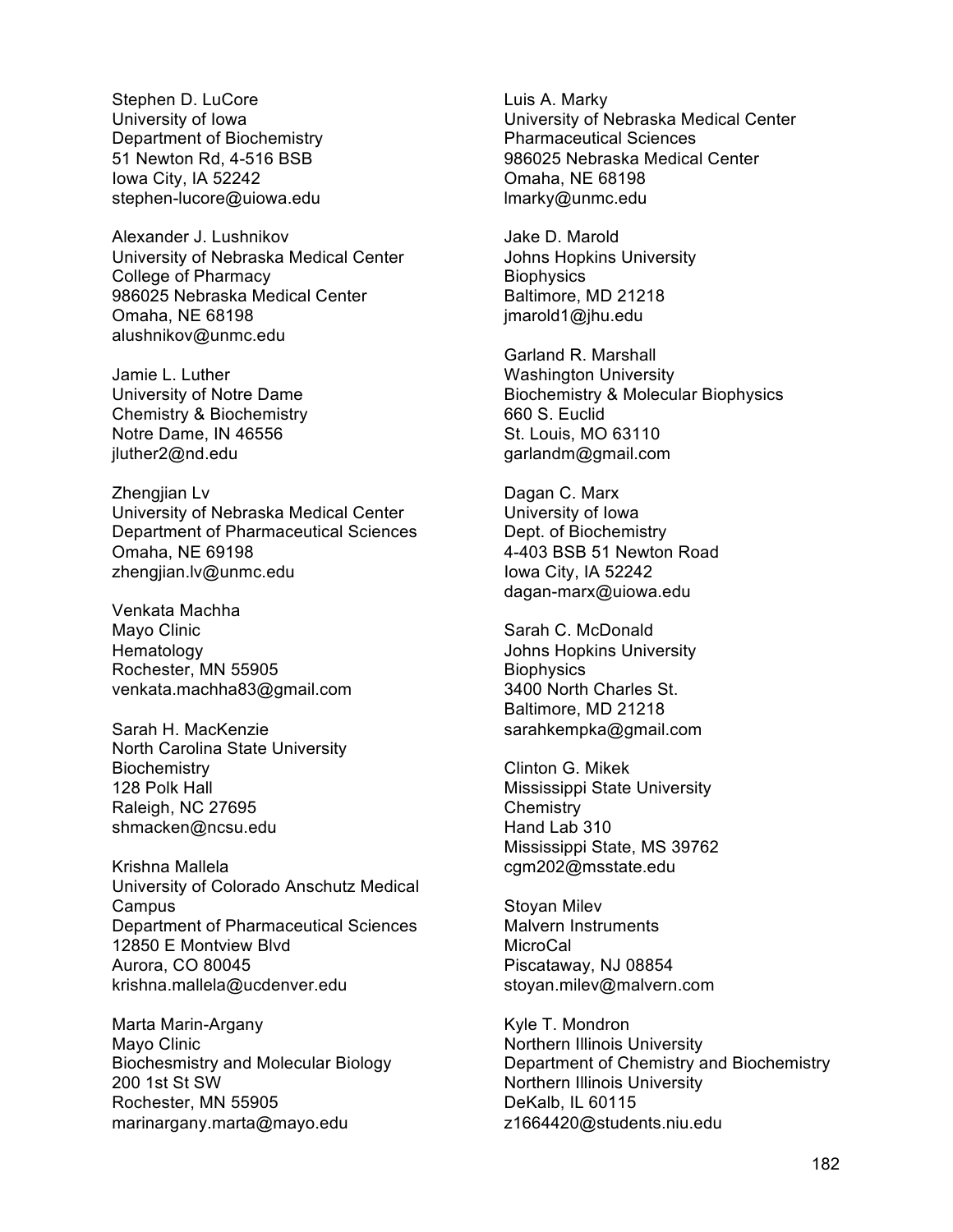Hesam N. Motlagh Johns Hopkins University T.C. Jenkins Department of Biophysics Baltimore, MD 21218 Hnekoor1@jhu.edu

Binh Nguyen Washington University School of Medicine Biochemistry & Molecular Biophysics 660 S. Euclid Ave Saint Louis, MO 63110 bnguyen@biochem.wustl.edu

Scott Nichols Johns Hopkins School of Medicine Biophysics & Biophysical Chemistry 725 N. Wolfe Street Baltimore, MD 21205 scott.nichols@jhu.edo

Linda Nicholson Cornell Molecular Biology and Genetics 239 Biotechnology Building Ithaca, NY 14853 lkn2@cornell.edu

Oluwatoni J. Olayiwola University of Iowa Department of Biochemistry 51 Newton Road Iowa City, IA 52242 oluwatoni.olayiwola@gmail.com

Yerdos Ordabayev Washington University **Biophysics** St Louis, MO 63110 ordabayev@wustl.edu

Nisha Pandey University of Iowa Department of Biochemistry 51 Newton Road Iowa City, IA 52242 nisha-pandey@uiowa.edu

Pranav P. Pandharipande Rensselaer Polytechnic Institute Chemical and Biological Engineering, Center for Biotechnology and Interdisciplinary Studies 110 Eighth Street Troy, NY 12180 pandhp@rpi.edu

Rohit V. Pappu Washington University in St. Louis Biomedical Engineering & Center for Biological Systems Engineering One Brookings Drive St. Louis, MO 63130 pappu@wustl.edu

Julia Park University of Iowa Biomedical Engineering 1564 5th St Coralville, IA 52241 jooyeon-park@uiowa.edu

Samantha A. Parker University of Nebraska Medical Center **Biochemistry** 5000 St. Paul Ave. Lincoln, NE 68504 sparker2@nebrwesleyan.edu

Susan Pedigo University of Mississippi Chemistry and Biochemistry University, MS 38677 spedigo@olemiss.edu

Ashlee M. Plummer Johns Hopkins University Department of Biophysics 3400 N Charles Street Baltimore, MD 21218 aplumme9@jhu.edu

Iztok Prislan University of Ljubljana Faculty of Chemistry and Chemical **Technology** Chair of Physical Chemistry Ljubljana Ljubljana 1000 iztok.prislan@fkkt.uni-lj.si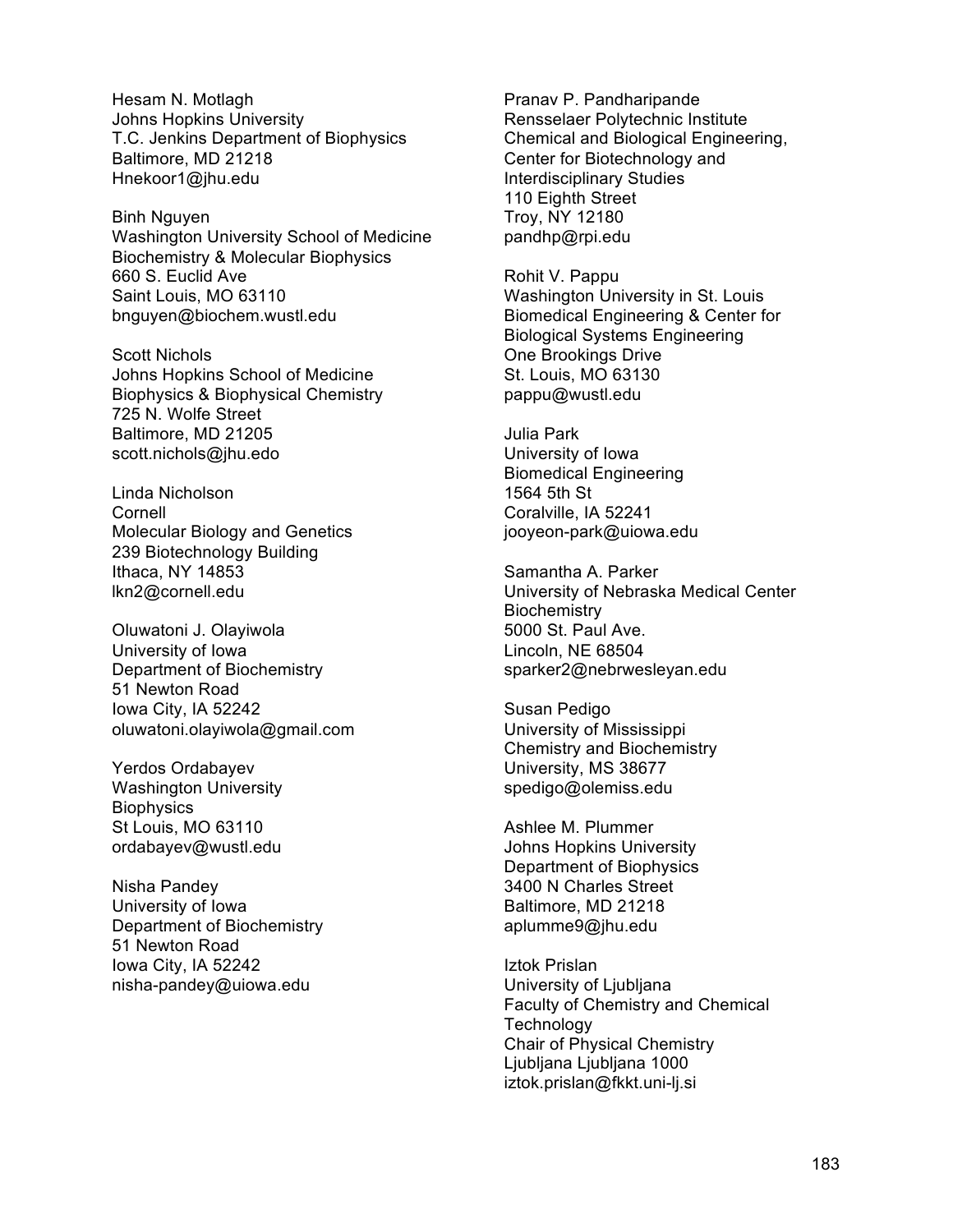Miles A. Pufall University of Iowa **Biochemistry** 51 Newton Rd., BSB Rm 4-430 Iowa City, IA 52242 miles-pufall@uiowa.edu

Marina Ramirez-Alvarado Mayo Clinic Biochemistry and Molecular Biology Rochester, MN 55905 ramirezalvarado.marina@mayo.edu

Calliste Reiling University of Nebraska Medical Center Pharmaceutical Sciences 986025 Nebraska Medical Center Omaha, NE 68198 calliste.reiling@unmc.edu

Samantha Reilly University of Mississippi **Chemistry** 727B Clearbrook Dr. Oxford, MS 38655 smreilly@go.olemiss.edu

Timothy P. Riley Notre Dame **Biochemistry** South Bend, IN 46615 triley1@nd.edu

Mary A. Rimmer University of Kansas Medical Center Biochemistry and Molecular Biology 3901 Rainbow Blvd Kansas City, KS 66160 mrimmer@kumc.edu

Sophia G. Robinson DePaul University Department of Chemistry W. Ainslie St. Apt. 2 Chicago, IL 60640 sophiagrobinson7@gmail.com

Catherine A. Royer Rensselaer Polytechnic Institute Biological Sciences 110 8th St Troy, NY 12210 royerc@rpi.edu

Kiersten Ruff Washington University in St. Louis Computational and Systems Biology 245 Union Blvd. St. Louis, MO 63108 kiersten.ruff@gmail.com

Clifford Sandlin Johns Hopkins University **Biophysics** Baltimore, MD 21211 csandli1@jhu.edu

Annyoceli Santiago Mayo Clinic Division of Hematology 150 3rd Street SW Rochester, MN 55905 santiago.annyoceli@mayo.edu

Mohona Sarkar University of Notre Dame Chemistry and Biochemistry Notre Dame, IN 46556 msarkar@nd.edu

Michael J. Schnieders University of Iowa **Biochemistry** Iowa City, IA 52242 michael-schnieders@uiowa.edu

Justine Schramel Chemistry and Biochemistry University of Minnesota Duluth Duluth, MN 55812 schra349@d.umn.edu

Angelo Setaro SUNY Albany **Chemistry** 1400 Washington Avenue Albany, NY 12222 acsetaro@albany.edu

Kevin A. Sforza Johns Hopkins University **Biophysics** 2961 Keswick Rd Baltimore, MD 21211 ksforza1@jhu.edu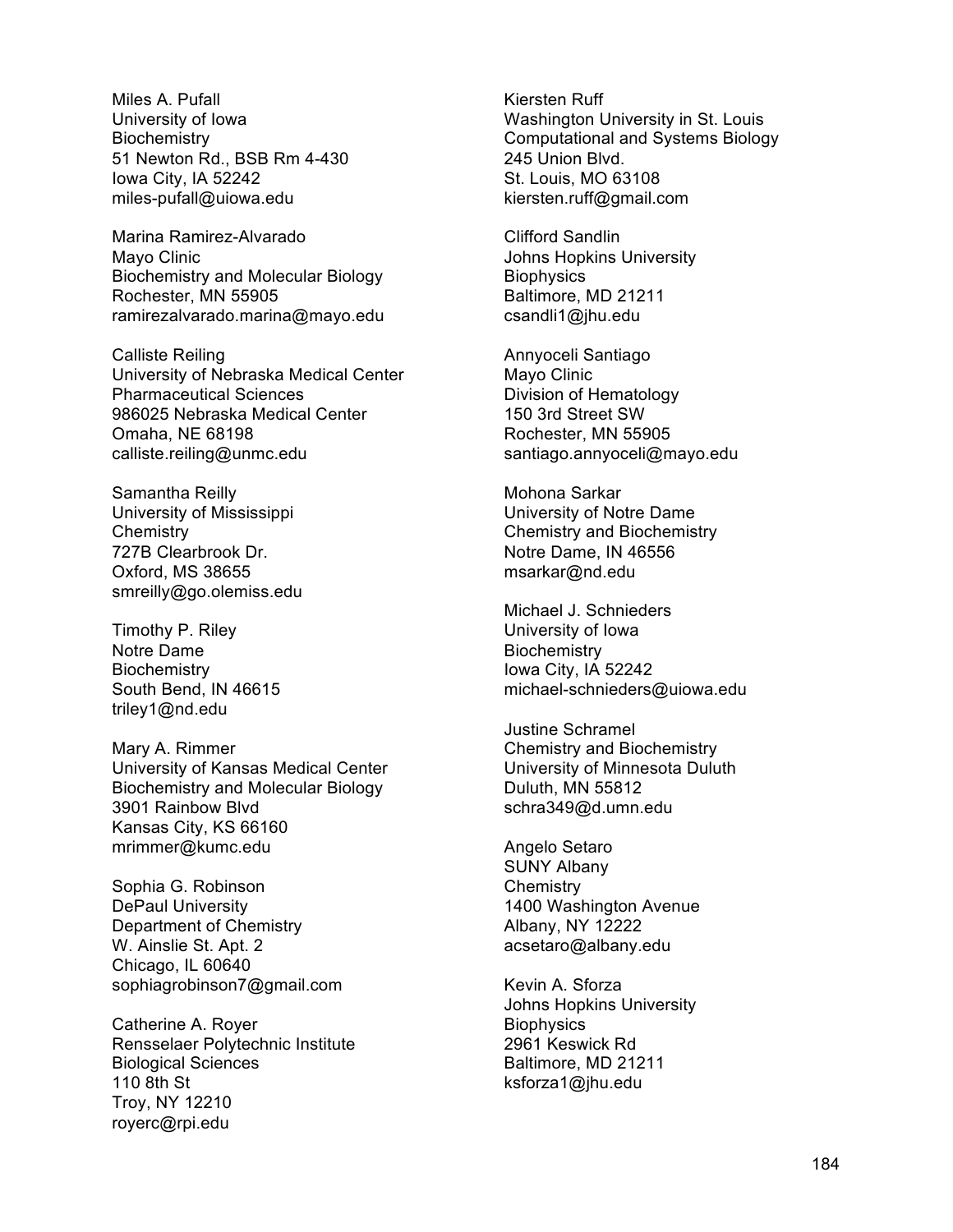Madeline A. Shea University of Iowa, Carver College of Medicine Dept. of Biochemistry 51 Newton Road Iowa City, IA 52242 madeline-shea@uiowa.edu

Catie Shelton University of Cincinnati College of Medicine Molecular Genetics, Biochemistry & **Microbiology** 231 Albert Sabin Way Cincinnati, OH 45267 leimbacf@mail.uc.edu

Jana Shen University of Maryland at Baltimore Department of Pharmaceutical Sciences Baltimore, MD 21201 jshen@rx.umaryland.edu

Kathryn Sherry Johns Hopkins University **Biophysics** 3400 North Charles St Baltimore, MD 21218 ksherry2@jhu.edu

Saurabh P. Singh Washington University in Saint Louis Department of Biochemstry and Molecular **Biophysics** 660 S. Euclid Ave. St. Louis, MO 63110 singhs@biochem.wustl.edu

Joshua E. Sokoloski Washington University in St. Louis Biochemistry and Molecular Biophysics St. Louis, MO 63110 sokoloskij@biochem.wustl.edu

Ryan P. Stafford University of Alabama at Birmingham **Chemistry** 901 14th Street South Birmingham, AL 35294 rstaff@uab.edu

Wyatt C. Strutz NanoTemper Technologies Sales and Marketing 395 Oyster Point Blvd, Suite 135 South San Francisco, CA 94080 wyatt.strutz@nanotemper-technologies.com

Zhiqiang Sun University of Nebraska Medical Center Pharcutical Science Omaha, NE 68198 zhiqiang.sun@unmc.edu

Liskin Swint-Kruse University of Kansas Medical Center Biochemistry and Mol. Biol. 3901 Rainbow Blvd Kansas City, KS 66160 lswint-kruse@kumc.edu Nassif Tabaja University of Cincinnati Molcular Genetics, Microbiology, and Immunology Cincinnati, OH 45030 tabajanf@mail.uc.edu

Micheal J. Tarver Texas State University Chemistry and Biochemistry 601 University Drive San Marcos, TX 78666 mt1336@txstate.edu

Sri Ramya Tata Mississippi State University **Chemistry** 205 Lynn Lane Starkville, MS 39759 st787@msstate.edu

Melvin E. Thomas North Carolina State University **Biochemistry** 128 Polk Hall Raleigh, NC 27695 methomas@ncsu.edu

Jackie A. Thompson University of Kansas Medical Center Biochemistry and Molecular Biology 3901 Rainbow Blvd Kansas City, KS 66160 jthompson7@kumc.edu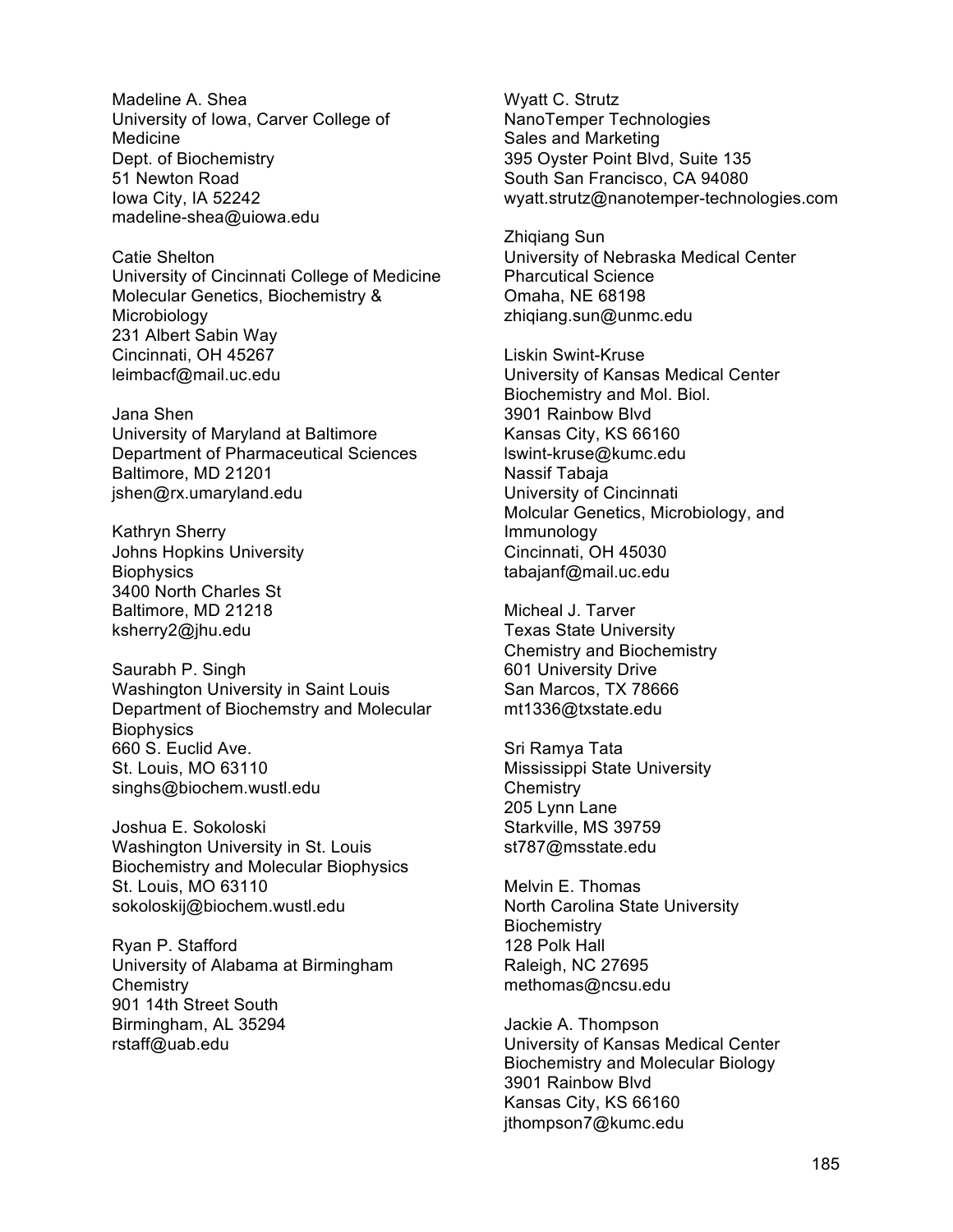Alexander Tischer Mayo Clinic Department of Molecular Biology 200 First St SW 200 First St SW 6-56 Stabile Building Rochester, MN 55905 tischer.alexander@mayo.edu

Joshua Tokuda Cornell University School of Applied and Engineering Physics 271 Clark Hall Ithaca, NY 14853 jmt326@cornell.edu

Robert J. Trachman Johns Hopkins University **Biophysics** 208 W. 29th St Baltimore, MD 21211 rtrachman@jhu.edu

Shang-Pu Tsai Texas A&M University Health Science **Center** Molecular and Cellular Medicine 440 Reynolds Medical Building College Station, TX 77843 tsai@medicine.tamhsc.edu

Matthew B. Tucker North Carolina State University **Biochemistry** 128 Polk Hall Raleigh, NC 27695 mbtucke2@ncsu.edu

Franco O. Tzul Rensselaer Polytechnic Institute Center for Biotechnology and Interdisciplinary Studies Troy, NY 12180 tzulf@rpi.edu

Mauricio N. Vargas-Uribe University of Kansas Medical Center Biochemistry and Molecular Biology Kansas City, KS 66160 mvargas@kumc.edu

Daniel Vasilchuk Rensselaer Polytechnic Institute Department of Chemistry and Chemical **Biology** 120 Cogswell 110 8th Street Troy NY, 12180 vasild2@rpi.edu

Herschel Wade Johns Hopkins University SOM Biophysics and Biophys.Chem 725 N. Wolfe Street Baltimore, MD 21202 herschel.wade@jhmi.edu

Randy M. Wadkins University of Mississippi Chemistry & Biochemistry University, MS 38677 rwadkins@olemiss.edu

Josh Wand University of Pennsylvania Biochemistry & Biophysics 422 Curie Blvd Philadelphia, PA 19104 wand@mail.med.upenn.edu

Vincent Waldman Washington University Department of Biochemistry and Molecular **Biophysics** St. Louis, MO 63110 waldmanv@biochem.wustl.edu

Ailin Wang Mississippi State University **Chemistry** Hand Lab 310 President's Circle Mississippi State, MS 39762 aw1229@msstate.edu

Zhaoshuai Wang University of Kentucky **Chemistry** 445 S Ashland Ave Lexington, KY 40502 zhaoshuai.wang@uky.edu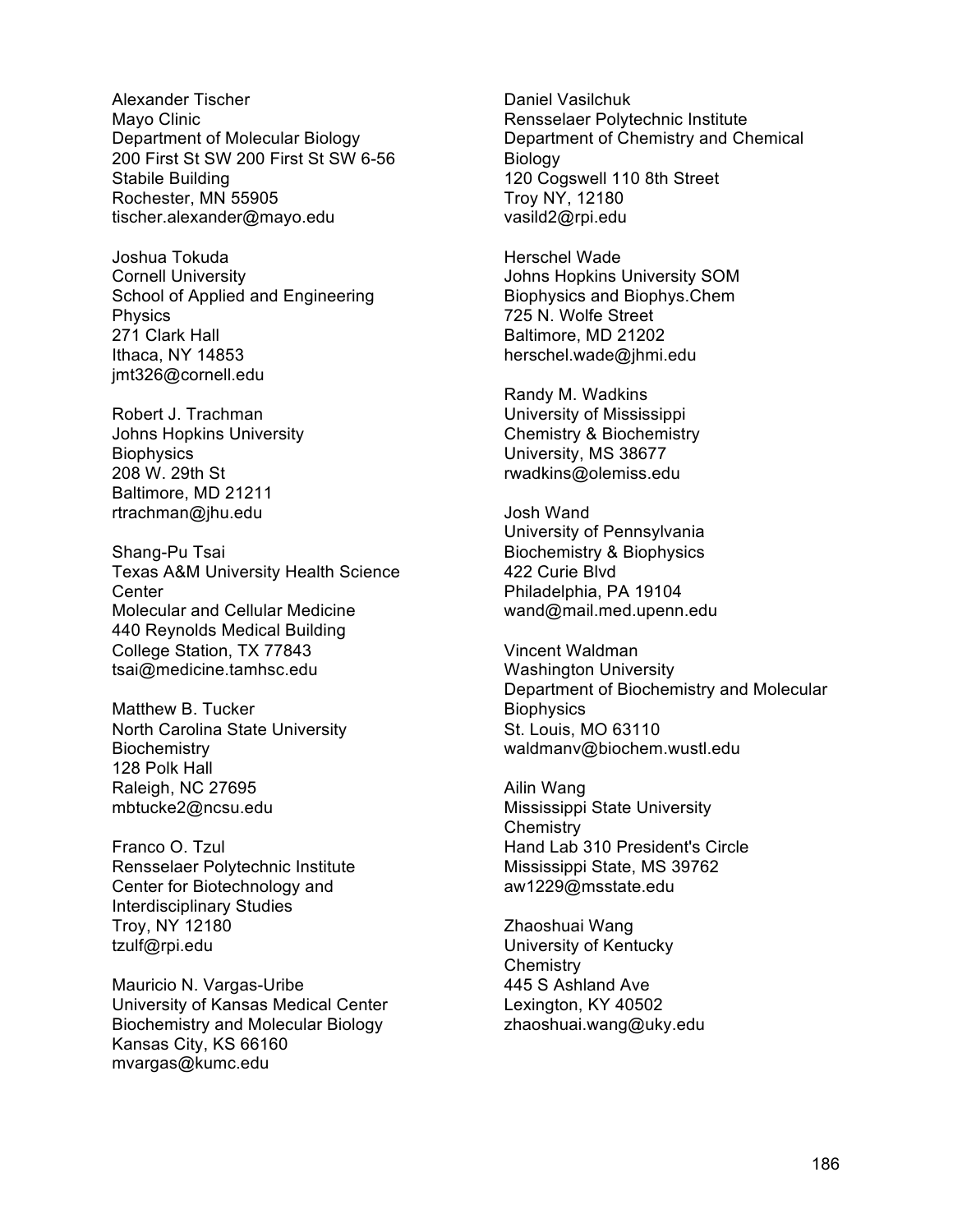Yuan Wang University of Notre Dame Department of Chemistry and Biochemistry 5938 Winamac Lake Dr. Mishawaka IN 46545 ywang22@nd.edu

Jaycob D. Warfel Louisiana State University Department of Biological Sciences 202 Life Sciences Building Baton Rouge, LA 70803 jwarfe1@lsu.edu

Clarissa Weaver Univeristy of Alabama at Birmingham **Chemistry** 901 14th St. S. Birmingham, AL 35294 cldurie@uab.edu

Yinan Wei University of Kentucky Department of Chemistry 305 Chemistry-Physics Building Lexington, KY 40506 yinan.wei@uky.edu

Robb S. Welty Washington University Department of Biochemistry and Molecular **Biophysics** 660 S Euclid Saint Louis MO 63110 robb@wustl.edu

Luke C. Wheeler University of Oregon **Chemistry** 1610 Riverview St Eugene, OR 97403 lwheeler9@gmail.com

Stephen H. White University of California, Irvine Physiology and Biophysics Medical Sciences D346 Irvine, CA 92697 stephen.white@uci.edu

Steven Whitten Texas State University Chemistry and Biochemistry 601 University Drive San Marcos, TX 78666

Adrian Whitty Boston University Department of Chemistry 590 Commonwealth Avenue Boston, MA 2215 whitty@bu.edu

Renee J. Winkler Princeton University Department of Chemistry Princeton, NJ 8544 reneewinkler@yahoo.com

Karen Woods Mississippi State University **Chemistry** 310 President's Circle Mississippi State, MS 39762 kew423@msstate.edu

Robert Wright University of Mississippi Medical Center **Biochemistry** Jackson, MS 39202 rtwright@umc.edu

Zhen Xu University of Iowa **Biochemistry** 4-611 Bowen Science Building Iowa City, IA 52242 zhen-xu@uiowa.edu

Dinesh K. Yadav Mississippi State University **Chemistry** 310 president's circle Mississippi State, MS 39762 dky12@msstate.edu

Alexander E. Yarawsky University of Cincinnati Molecular Genetics, Biochemistry, **Microbiology** 231 Albert Sabin Way Cincinnati, OH 45221 yarawsar@mail.uc.edu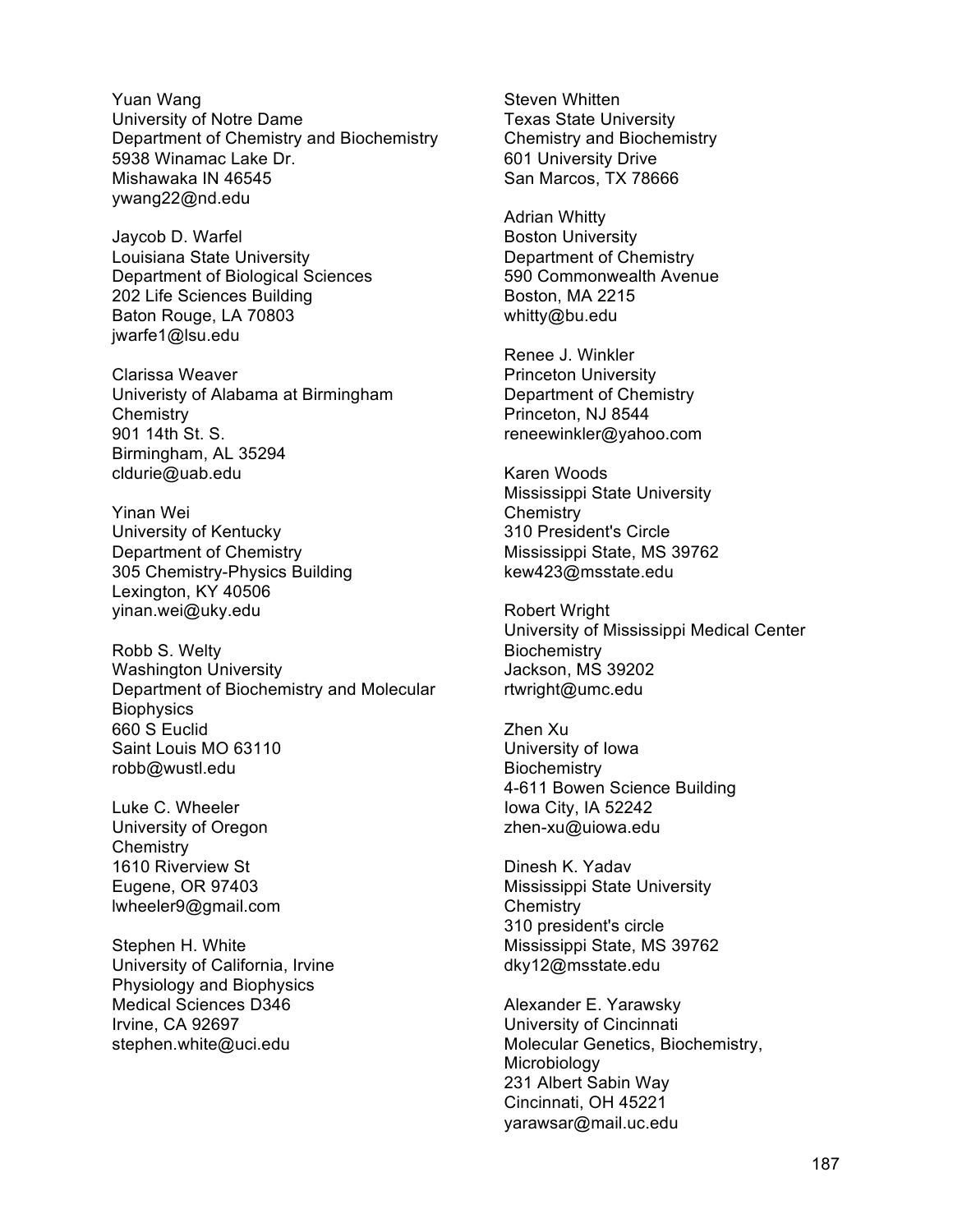Valeria Zai -Rose University of Mississippi Medical Center **Biochemistry** 2500 North State St. Jackson, MS 39216 vzairose@umc.edu

Xinyi Zhang University of Kentucky **Chemistry** Lexington, KY 40506 xinyi.zhang@uky.edu

Yuliang Zhang University of Nebraska Medical Center Parmaceutical Sciences Omaha, NE 68198 yuliangzhang@unmc.edu

Liyang Zhang University of Iowa **Biochemistry** Iowa City, IA 52242 liyang -zhang -1@uiowa.edu

Yue Zhang Mississippi State University Department of Chemistry 310 President's Circle Mississippi State, MS 39762 yz302@msstate.edu

Xiaolu Zhang University of Kentucky **Chemistry** Lexington, KY 40506 xzh249@g.uky.edu

Xinji Zhu Louisiana State University Biological Science Baton Rouge, LA 70803 xzhu6@tigers.lsu.edu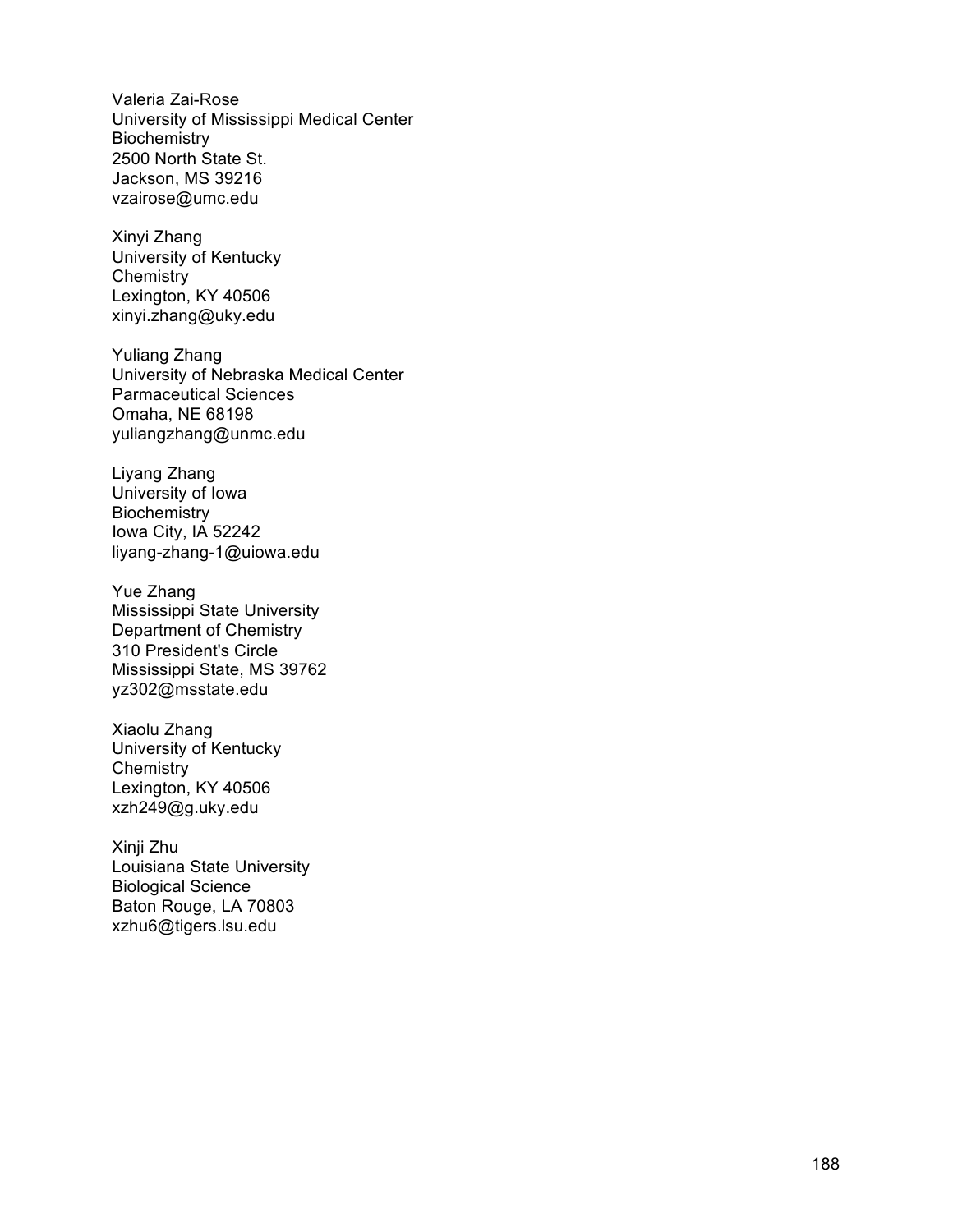## **Participants by Lab**

Ugur Agkun Lab Thanh Bach

Matthew Auton Lab Matthew Auton Venkata Machha Annyoceli Santiago Alexander Tischer

Paul Axelsen Lab Alexandra Klinger

David Bain Lab David Bain

Brian Baker Lab Cory Ayres Brian Baker Sydney Blevins Lance Hellman Tim Riley Yuan Wang

Doug Barrick Lab Doug Barrick Kathrn Geiger Jake Marold Kevin Sforza Kathryn Sherry

Dorothy Beckett Lab Dorothy Beckett WilliamCressman

Sukesh Bhaumik Lab Sukesh Bhaumik

Sarah Bondos Lab Sarah Bondos Kelly Churion Hao-Ching Hsiao Shang-Pu Tsai

Gregory Bowman Lab Gregory Bowman

Michael Brenowitz Lab Michael Brenowitz

Jannette Carey Lab Jannette Carey Balasubramanian Harish Renee Winkler

Gerald Carlson Lab Mary Ashley Rimmer Jackie Thompson

Silvia Cavagnero Lab Silvia Cavagnero

Alan Chen Lab Angelo Setaro

Clay Clark Lab Clay Clark Matthew Tucker Sarah MacKenzie Melvin Thomas Robert Grinshpon

Patricia Clark Lab Micayla Bowman Patricia Clark Benjamin Cressiot Jamie Luther Mohona Sarkar

Jim Cole Lab Jim Cole

Jack Correia Lab Jack Correia Robert Wright Valeria Zai-Rose

Trevor Creamer Lab Erik Cook Trevor Creamer

Cynthia Dupureur Lab Cynthia Dupureur

Jason DeRouchey Lab Min An Jason DeRouchey Xiaolu Zhang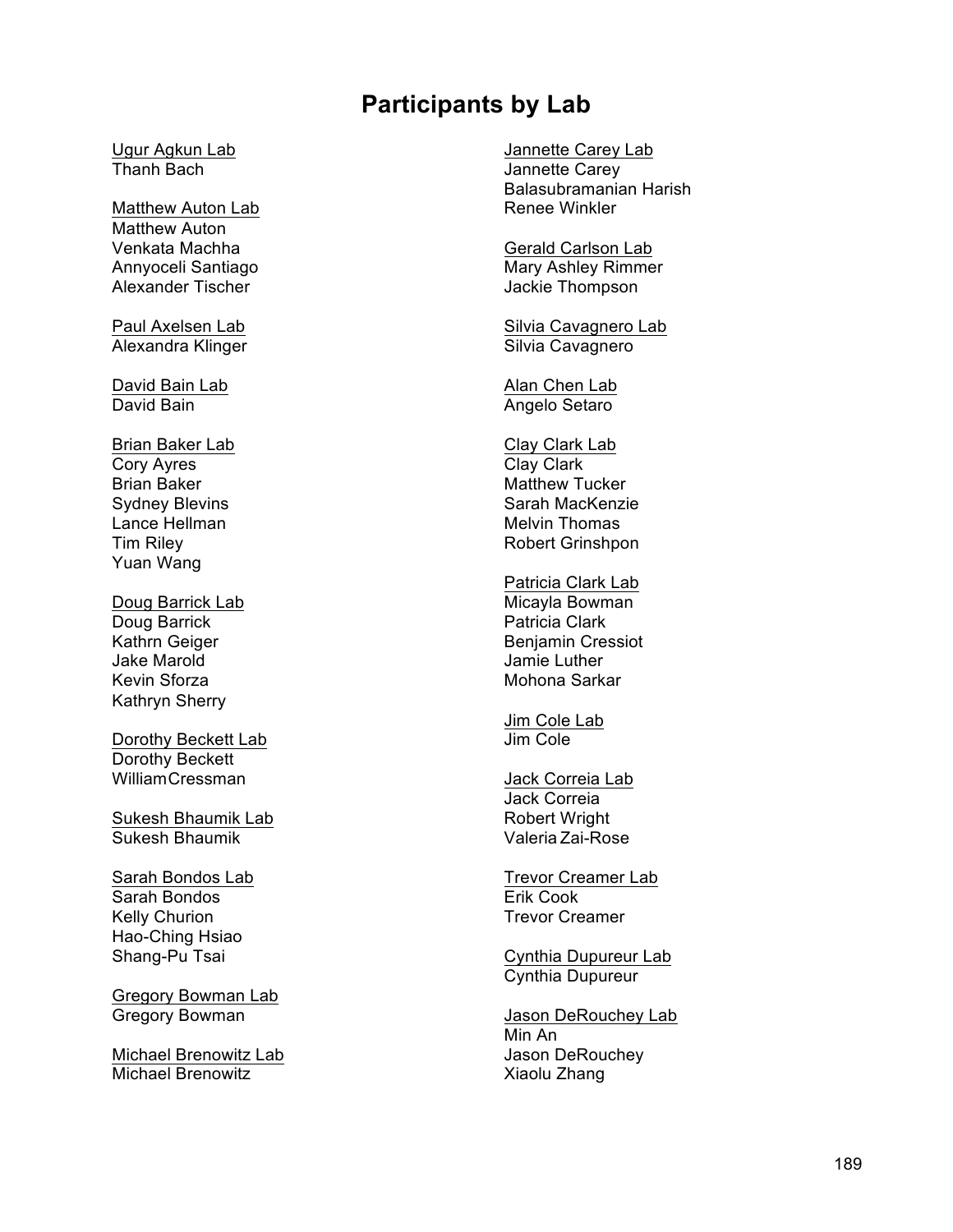Enrico Di Cera Lab Pradipta Chakraborty

David Dignam Lab David Dignam

David Draper Lab David Draper Robert Trachman

Adrian Elcock Lab Casey Andrews Timothy Collingsworth John Olayiwola

Joseph Emerson Lab Joseph Emerson Danielle Francis Kate Henderson Madhubhashini Lakdusinghe MingjieLi

Aron Fenton Lab Aron Fenton

Nicholas Fitzkee Lab Nicholas Fitzkee Dinusha Jinasena Sri Ramya Tata Karen Woods Ailin Wang Dinesh Yadav Yue Zhang

Karen Fleming Lab Shawn Costello Karen Fleming Henry Lessen Sarah McDonald Ashlee Plummer Clifford Sandlin

Michael Fried Lab Michael Fried

Dominique Frueh Lab Scott Nichols

Ernesto Fuentes Lab Ernesto Fuentes Xu Liu Zhen Xu

Roberto Galletto Lab Paolo De Bona Roberto Galletto Saurabh Pratap Singh

Nichola Garbett Lab Nichola Garbett

Alan Grossfield Lab Alan Grossfield

Kathleen Hall Lab Kathleen Hall Robb Welty

Michael Harms Lab Michael Harms Luke Wheeler

Andrew Herr Lab Catherine Chaton Andrew Herr Catie Shelton Alexander Yarawsky

Vincent Hilser Lab Jeremy Anderson Hesam Motlagh

Anne Hinderliter Lab Katie Dunleavy Anne Hinderliter Benjamin Horn Spencer Kruggel Justine Schramel

James Horn Lab Joy Blain Dionne Griffin James Horn Sriram Jakkaraju Kyle Mondron

Lihua Jin Lab Sophia Robinson

Choel Kim Lab James Campbell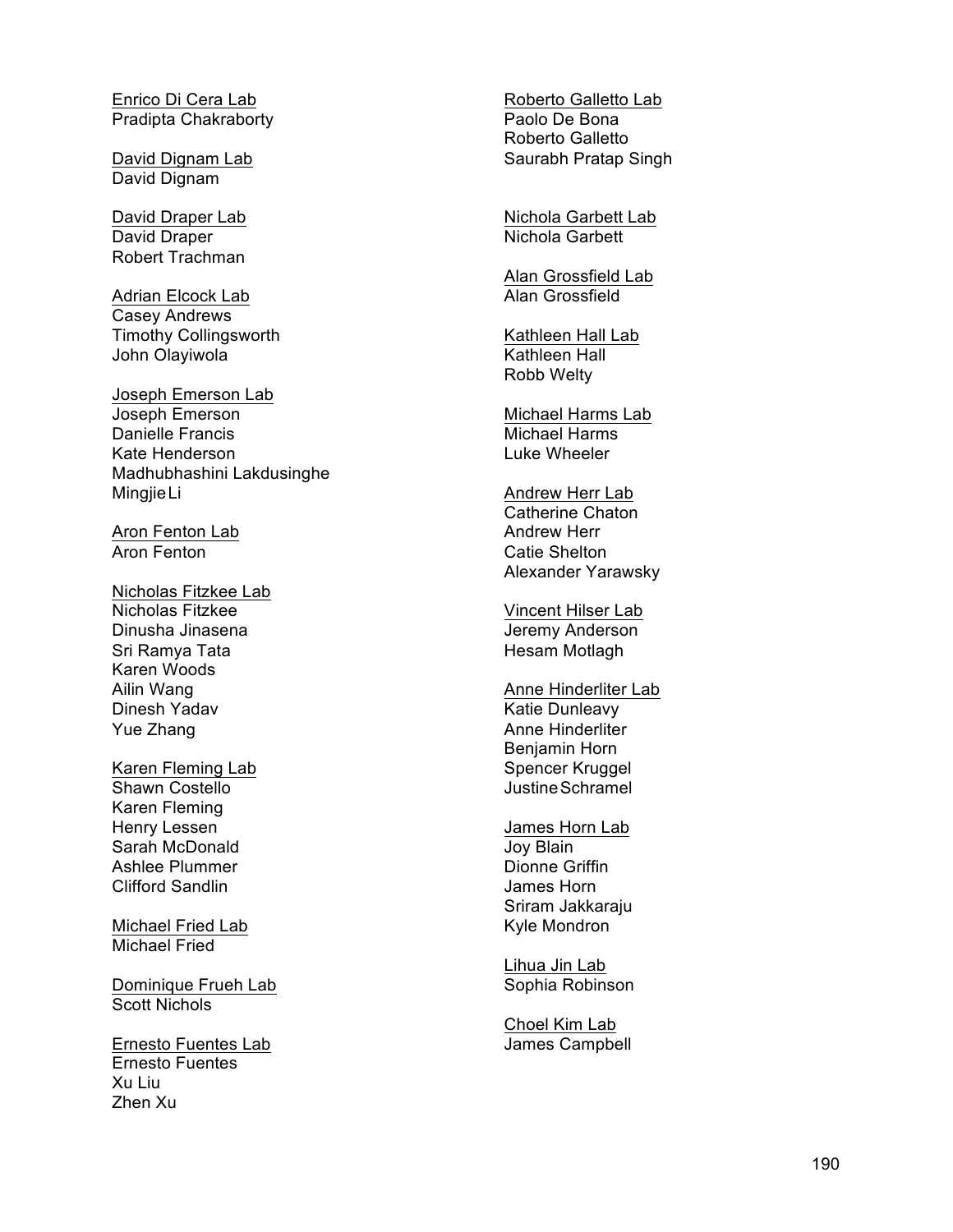Rhett Kovall Lab Daniel Hall Rhett Kovall Nassif Tabaja

Alexey Ladokhin Lab Mauricio Vargas -Uribe

Jurij Lah Lab Iztok Prislan

Juliette Lecomte Lab Juliette Lecomte

Andrew Lee Lab Bradley Falk

Edwin Lewis Lab Jesse DuPont Edwin Lewis Clinton Mikek

Vince LiCata Lab Tod Baker Katelyn Jackson Vince LiCata JaycobWarfel Xinji Zhu

Timothy Lohman Lab Alexander Kozlov Binh Nguyen Yerdos Ordabayev Joshua Sokoloski Vincent Waldman

Yuri Lyubchenko Lab Alexey Krasnoslobodtsev Zhengjian Lv Zhiqiang Sun Yuliang Zhang

George Makhatadze Lab Anthony Bishop Calvin Chen Pranav Pandharipande Franco Tzul Daniel Vasilchuk

Krishna Mallela Lab Krishna Mallela

Luis Marky Lab Alexander Lushnikov Luis Marky Samantha Parker Calliste Reiling

Aaron Lucius Lab Elizabeth Duran Jiabei Lin Aaron Lucius Patrick Stafford Clarissa Weaver

Malvern Stoyan Milev

Garland Marshall Lab Garland Marshall

NanoTemper Technologies Nicole Ford Wyatt Strutz

Linda Nicholson Lab Lucila Acevedo Jeahoo Kwon Linda Nicholson

Terrence Oas Lab Kyle Daniels

Rohit Pappu Lab Tyler Harmon Alex Holehouse Rohit Pappu Kiersten Ruff

Susan Pedigo Lab Matt Dukes Susan Pedigo

Lois Pollack Lab Yujie Chen Joshua Tokuda

Miles Pufall Lab Miles Pufall Liyang Zhang

Marina Ramirez -Alvarado Lab Marta Marin -Argany Marina Ramirez -Alvarado